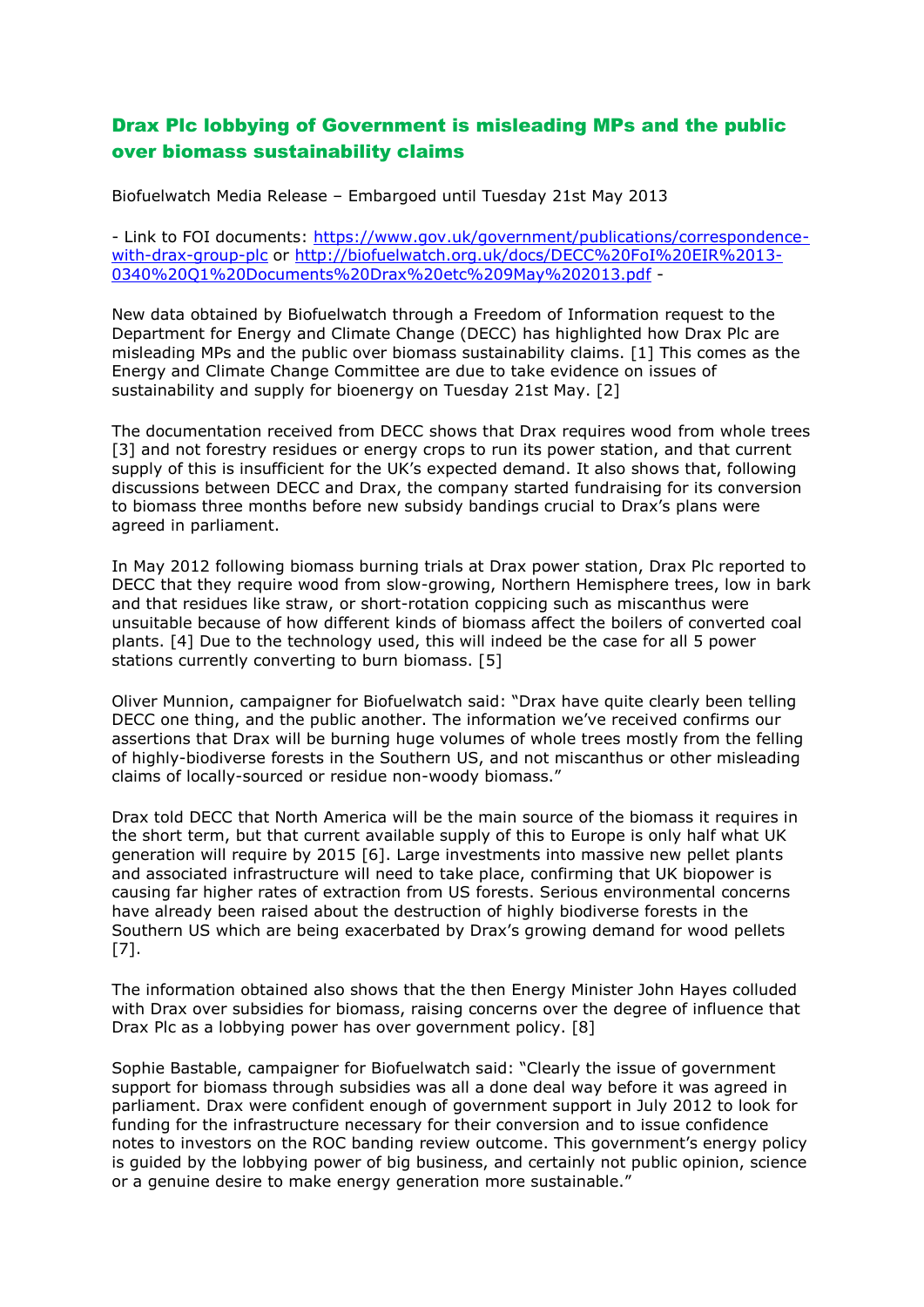While Drax Plc claim that their conversion to biomass is driven by a desire for sustainable energy, Business Secretary Vince Cable recently revealed the true incentive for the conversion, aided by a £100 million loan from the Green Investment Bank, by announcing that "It [Drax] would have closed down because it has to meet European rules on coal use and it wouldn't have been able to survive". [9] This highlights the fact that coal to biomass conversions are about keeping old, polluting power stations open and financially viable.

ENDS

**Media Contact:** Oliver Munnion, oli.munnion@biofuelwatch.org.uk, 07917693337

## **Notes to Editors:**

[1] Drax claim that forestry in North America, where their pellets come from, is sustainable and that forest cover in these areas is increasing. However, there is a large volume of evidence of ongoing destruction of biodiverse and carbon rich forests, including oldgrowth forests in the two regions they're sourcing from – British Colombia and the Southern US. [http://www.timescolonist.com/maps-show-impact-of-overcutting](http://www.timescolonist.com/maps-show-impact-of-overcutting-old-growth-forests-conservation-groups-say-1.177503)[old-growth-forests-conservation-groups-say-1.177503](http://www.timescolonist.com/maps-show-impact-of-overcutting-old-growth-forests-conservation-groups-say-1.177503)

Drax recently released a PR video called "Biomass, the fourth energy source" where they lead the viewer to believe that the majority or their fuel supply will come from locallyproduced crops<http://www.draxgroup.plc.uk/biomass/fourthsource/biopromo/>

[2] The Energy and Climate Change Committee will take evidence on Bioenergy on Tuesday 21 May 2013, at 10am in the Thatcher Room, Portcullis House. [http://www.parliament.uk/business/committees/committees-a-z/commons](http://www.parliament.uk/business/committees/committees-a-z/commons-select/energy-and-climate-change-committee/news/bioenergy/)[select/energy-and-climate-change-committee/news/bioenergy/](http://www.parliament.uk/business/committees/committees-a-z/commons-select/energy-and-climate-change-committee/news/bioenergy/)

[3] Drax refer to wood from slow-growing trees and not strictly whole trees. However, if bark content in pellets is kept to a minimum, power stations will be dependent on whole trees as saw-mill residues cannot possibly provide enough fuel. These issues are highlighted by the Biomass Energy Centre

[http://www.biomassenergycentre.org.uk/portal/page?\\_pageid=77,19137&\\_dad=portal&](http://www.biomassenergycentre.org.uk/portal/page?_pageid=77,19137&_dad=portal&_schema=PORTAL) [\\_schema=PORTAL](http://www.biomassenergycentre.org.uk/portal/page?_pageid=77,19137&_dad=portal&_schema=PORTAL)

[4] According to one document, sent to the government in May 2012 and called "Summary Information about Boiler Corrosion, Slagging and Fouling" the only type of biomass that can be burned in coal power stations in any significant quantities is wood from slow-growing trees with a low bark content.

The reason, as Drax's technical document explains, is that biomass combustion releases different chemicals than coal combustion. Those include alkali salts which over time corrode/destroy the boilers. Keeping alkali salt levels down is thus essential for burning biomass in coal power stations. According to the document, short-rotation coppicing, grasses, agricultural residues, bark and fast-growing trees such as eucalyptus are unsuitable because of the alkali salt levels. Firing tests showed that only wood from slow-growing trees with little bark is suitable.

[5] So far, operators of five power stations have obtained planning permission for conversions. Between them, they would need to burn almost five times as much wood as the UK produces in total every year. This is twice as many wood pellets as were produced worldwide in 2010. The five power stations are Tilbury B (RWE Power),